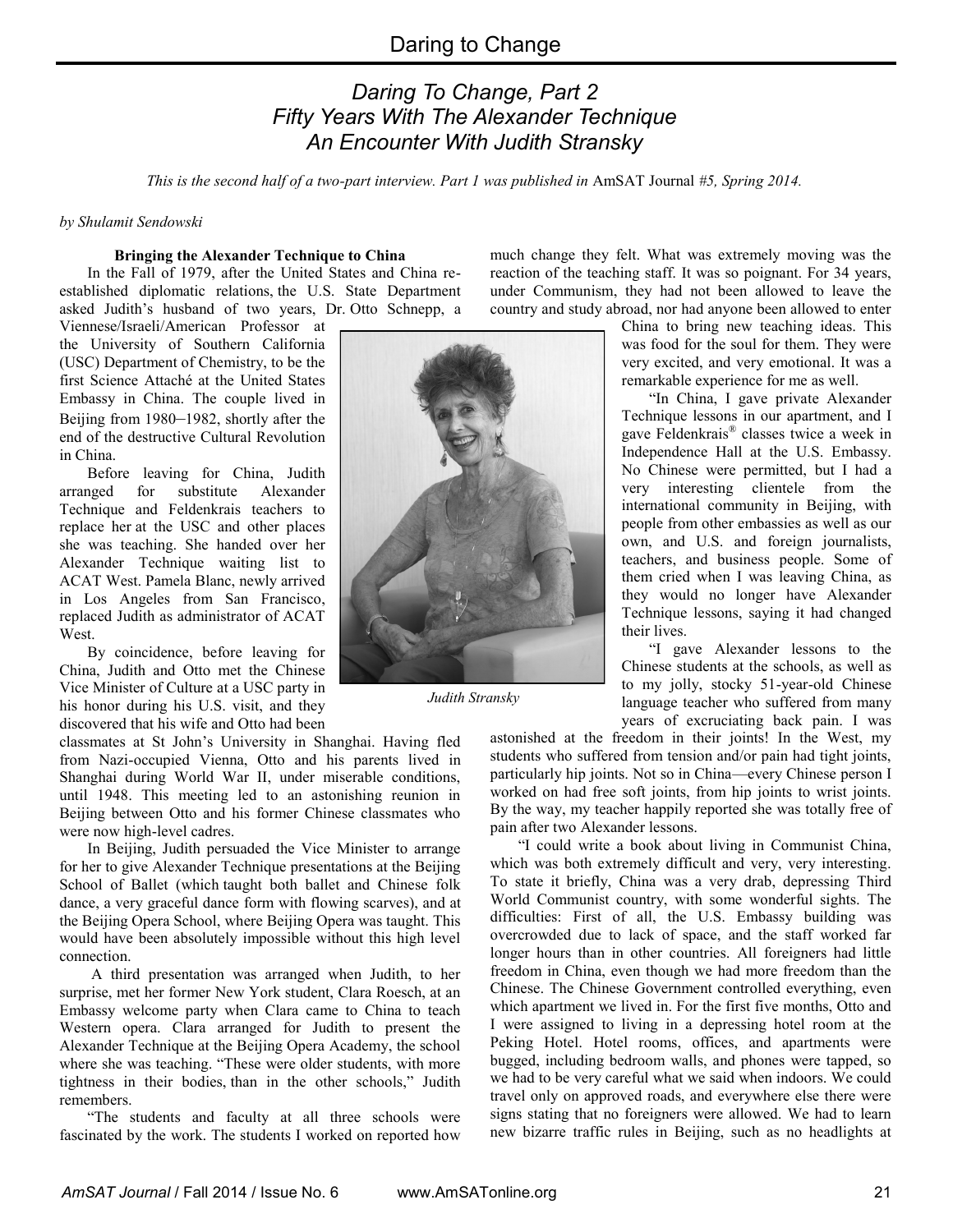night! We had to go through the government for every request, even for a maid or a cook for a dinner party, and we never knew whether or not the request would be granted, or how long it would take. Travel outside Beijing was restricted; we always had to request permission and were not permitted to take the car, except to the Great Wall. We were not permitted to travel on our own even if we knew the language, and an interpreter/ guide was assigned to us in every city, controlling us. I considered it a great coup in my second year, when I could speak some Chinese, that I managed to convince the government to let me take visiting friends traveling on my own without a guide/interpreter. There were no Westernized hotels, so hotels in China were a Third World experience.

"The government was constantly changing its attitude towards Westerners (as well as towards other things), and we never knew whether they would be favorable or unfavorable towards us. Chinese were not permitted to be friends with us. Even high-level cadres had to get a permit to visit us or to meet with us at a private restaurant or banquet. The Chinese in

Beijing were surly and unfriendly (except for the officials at our official receptions and banquets, who were enormously friendly and welcoming and thrilled to meet us), and they were obviously pretty

miserable, which was heartbreaking for me to see and feel–– whereas the further away we went from Beijing, from the seat of government, the more open and friendly and curious and interested the people were––although still restrained––and in Shanghai they were absolutely wonderful, alive and cheerful and helpful, which was a leftover from the influence of the international community that had lived in Shanghai, so that the residents of Shanghai had a different attitude towards foreigners.

"There was little choice of food, and during our first winter, the only vegetable was white cabbage. During our second winter, there was a little more selection in the store for foreigners, because the government had built greenhouses outside Beijing where they grew a few vegetables for the foreigners for winter. Food was seasonal, so there was no fruit during the long winter. The U.S. Embassy in Beijing had no PX, so we were unable to get additional food supplies there. Simple staple items were impossible to get in China, and we all would go to Hong Kong––not for exotic embroideries or jade or ceramics, but to shop at Woolworth's for items like saltines, shower curtain hooks, and safety pins! That was a running joke among us! And we went to Hong Kong to go to the dentist or for a medical check-up. In Beijing, the government controlled which doctors we were assigned to, and the experience for all of us was that they were only sometimes helpful, regardless of whether they practiced traditional Chinese medicine or socalled "Western" medicine. Dentistry was hopeless.

"The Beijing climate was horrible except for the month of September. The air was polluted with coal dust from nearby factories, and everyone constantly suffered respiratory ailments. We all swore by over-the-counter Chinese respiratory remedies, which were extremely effective, though bitter-tasting, and had weird ingredients, including ox penis, dried cow dung, and ground pearl! To top it off, it was very difficult—and a stimulating challenge—to learn the mores and manners and

navigate among two alien cultures simultaneously: traditional Chinese culture and communist culture. Every Chinese person who was around us had to report on us, which was the MO in China. Also, the Chinese government assumed that Otto was a CIA spy. We had to be very careful how we behaved and what we said. (Otto revealed to me years later that his assistant, a very pretty young blonde, was a CIA spy!) These were the basic difficulties, and there were more.

"On the positive side, from a practical point of view, the cost of living in China was extremely inexpensive, and we saved money. Also, we enjoyed our sunny, cheerful apartment. In addition, I enjoyed the challenge of shopping in Beijing, practicing my Mandarin, searching out interesting stores and items to buy, and bargaining in the newly permitted Free Market and little antique bargain shops. We developed a nice collection of Chinese antiques. We loved bicycling around Beijing, either among the hordes of bicyclists on the main avenues, or bicycling alone on the quiet side streets, and we used the car infrequently. We travelled extensively around

China, mostly on business, and also for pleasure (without having to join a tour group, which was mandatory for others in those days), and loved experiencing the different provinces and exploring the sights, the ancient

art and the folk arts, Beijing Opera, and what remained of traditional Chinese culture. In Beijing there was virtually no traditional Chinese culture, and we had to really search to find anything traditional, although there was a little more still in existence in distant parts of the country.

"We were honored guests when traveling on Embassy business, and treated like royalty. In addition to being hosted at sumptuous and delicious banquets in exclusive restaurants, an important cadre would be assigned to take us sightseeing to very special sights and places of interest that were not on the tourist track. Because Otto had lived in Shanghai and had attended St. John's University, he was welcomed with open arms and the staff at the universities and institutions opened up their hearts to him, and talked to him far more candidly than they did to any other foreign service officer. Because of this special status, he even influenced one university to improve the awful diet they served the students!

"In Beijing, as members of the U.S. Embassy staff, it was exciting to meet high level Chinese officials together with very impressive delegations from the U.S. and many dignitaries, including President Jimmy Carter and future President George Bush Sr. and their wives, as well as, among others, Chief Justice Earl Warren, the Surgeon General, the Director of the FDA (with whom I had a stimulating dialogue!), Dr. James Watson (Nobel Laureate co-discoverer of DNA)—and Kirk Douglas!

"Otto became known in the science community, both Chinese and international, and I, because of my intense involvement in a fascinating cultural organization founded by the wife of the United Nations Representative, became known in Chinese and international cultural circles.

"We were given a lavish, fairytale farewell dinner reception by the Austrian Ambassador and his wife in their glittering embassy, with dancing to Strauss waltzes, and nine ambassadors were among the numerous guests. To our surprise,

"It is not easy to make it easy. It requires patience, tact, thoughtfulness, listening to the student, and developing rapport."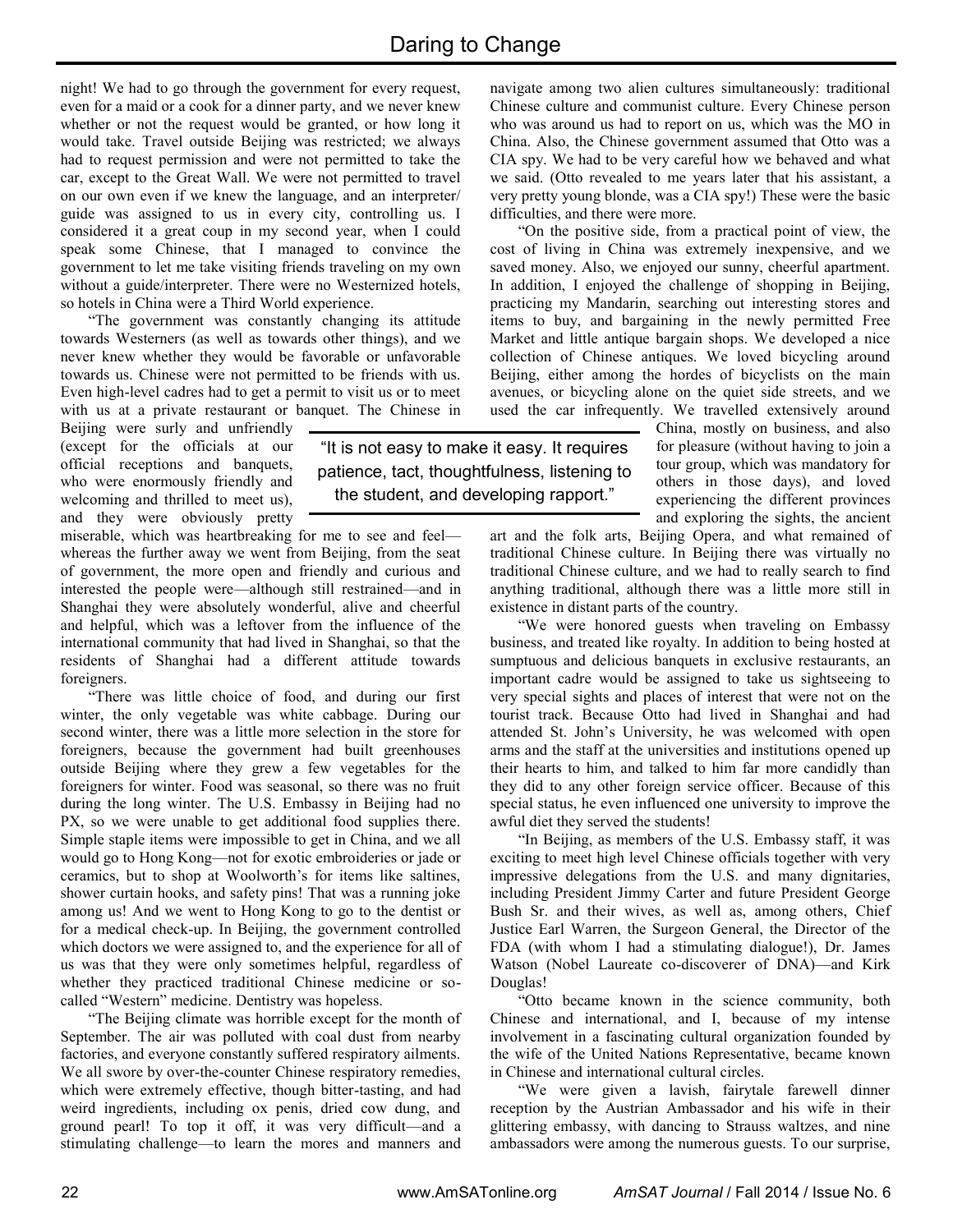we found we had made quite an impact on the international community. We were, after all, not the typical foreign service officer and wife.

"It was a huge challenge to develop an interesting and enriching life in Beijing, and I was one of a small number of spouses who succeeded in doing so. Studying Taiji (Tai Chi) and Chinese martial arts was part of that life."

# **The Taiji Experience**

"I joined Taijiquan (T'ai Chi Chu'an) classes at the International Club two mornings a week. The large classes were taught in Chinese, in a spacious, bright, cheerful hall. The students were a colorful mixed group, including some ambassadors. We were privileged to have been assigned the finest Taiji teachers by the Chinese government, including the five-year Chinese National Taiji Champion, a quiet, impressive man who was our favorite teacher, although for a few months he was not with us, as the Chinese government sent him to teach the Japanese Royal Family.

"Our teachers used new teaching methods—which were not employed in the classes in the parks. These methods were far more effective than the traditional way in making it easier, faster, more meditative, and very pleasant for us to learn. The traditional manner of teaching was that the teacher did the whole form in front of the class, and the class imitated him and learned by constant repetition of following him.

"Our teachers started the class with a few minutes of exercises to loosen up our joints. These exercises were quasi-Chinese and quasi-Western and were practiced gently without strain and with few repetitions. We were initially taught the first Taiji movement, performing it continuously in a meditative manner as one flowing connected movement. Then the second

movement was added so then we practiced two movements in a flowing continuum and very meditatively. And so it went on, adding one movement at a time. In the beginning class, our teacher explained the manner and quality of the movements poetically, comparing them to nature, such as moving as gently as the breeze rustling the

leaves, or doing a movement like a flower opening up to the sun. In the intermediate class, he described the quality of the movements in the manner of martial arts, that is, defense and attack, which added another more precise component to the quality of our Taiji.

"Interestingly, when our teacher was absent, he was replaced by a new teacher who taught in the traditional way, standing in front of the class, not explaining anything, and expecting us to follow him. Although his Taiji was superb, we were at sea after a few moments, because we had not learned the rest of the movements, and we sorely missed our wonderful teacher. In the next class, the new teacher taught us in the manner we were accustomed to, and he obviously had been instructed to do so. Clearly he was unhappy about it, but fortunately after a while he became used to it and actually came to enjoy teaching in the new manner, and everyone was happy. In fact, he proudly led us in a class demonstration we performed for the international community.

"I noticed that the students who were the very best in class were Asian. Chinese were not permitted in the class, but there was a group of Japanese journalists, male and female. The males were rather awkward, but the petite females, whether slender or stocky, were superb. In contrast, one gentleman who became excellent was the large African ambassador of Sierra Leone, always strikingly clad in a red jogging suit. The ambassadors in the class took it just as seriously as everyone else, and some of them would arrive and depart on their bicycles, as did most of us.

"The Taiji teaching was both practical and spiritual, almost ethereal. In the lovely spring weather, we enjoyed our classes outdoors—on those days when there were no blinding Spring sandstorms from the Gobi Desert—among the flowering bushes of the International Club gardens. Over time, they taught us three different forms of Taiji: the 24, the 48, and another form, one of which had movements that were very different from the other two forms. In our second year, to everyone's delight, they added Taiji Sword. We all loved our classes."

## **Martial Arts and Qigong**

"I was eager to learn more and requested a private teacher from the Chinese government (this too had to go through the government). After a great deal of negotiation, I finally succeeded. My teacher came two mornings a week. She was from the Beijing School of Physical Culture, where she taught Taiji, Chinese martial arts, and Western sports including swimming, football, and basketball. She was a slender, serious young woman named Wang, who exuded an air of focus and spirituality. The moment I laid eyes on her, I was in awe.

"Our lessons were in Chinese and held outdoors in the huge courtyard of the diplomatic apartment building where we lived.

"I had studied Taiji in Los Angeles, Judo in Paris, Aikido in Hawaii, and Karate in Santa Monica. The Chinese experience was on a level beyond anything I had previously known. The skill and manner of our teachers were unsurpassed."

We practiced together throughout winter and summer, in the snow and the heat! Wang was amazing, with her speed, internal focus, enviable skill, and good use. She taught me additional forms of Taiji, fast sword, and a few forms of martial arts, called Wushu in China. I learned so much, including leaping and twirling swords. It was thrilling! My daily

practice grew longer and longer. When we traveled, I was a solitary figure practicing in hotel corridors and on hotel roofs!

"I had been requesting a Qigong (Chi Gong or Chi Kung) teacher, but was unsuccessful, because the Chinese government refused to let foreigners learn Qigong. I was so disappointed. I had been translating Chinese books on Qigong into English with a translator and had learned that there are innumerable forms of Qigong, each one for a different application, outlined in detail in the books. This was fascinating, but I knew there were some forms that were not in the books.

"One day, Wang announced that she would teach me Qigong. I was ecstatic! She explained that the form she would teach me was exceptional, because it was not intended for a specific condition, but was for general health and well-being. She told me she was one of only 11 people in China who knew this form, and that she learned it from an elderly lady who had selected her students. Wang was honoring me by teaching me this form—once again, a dream come true.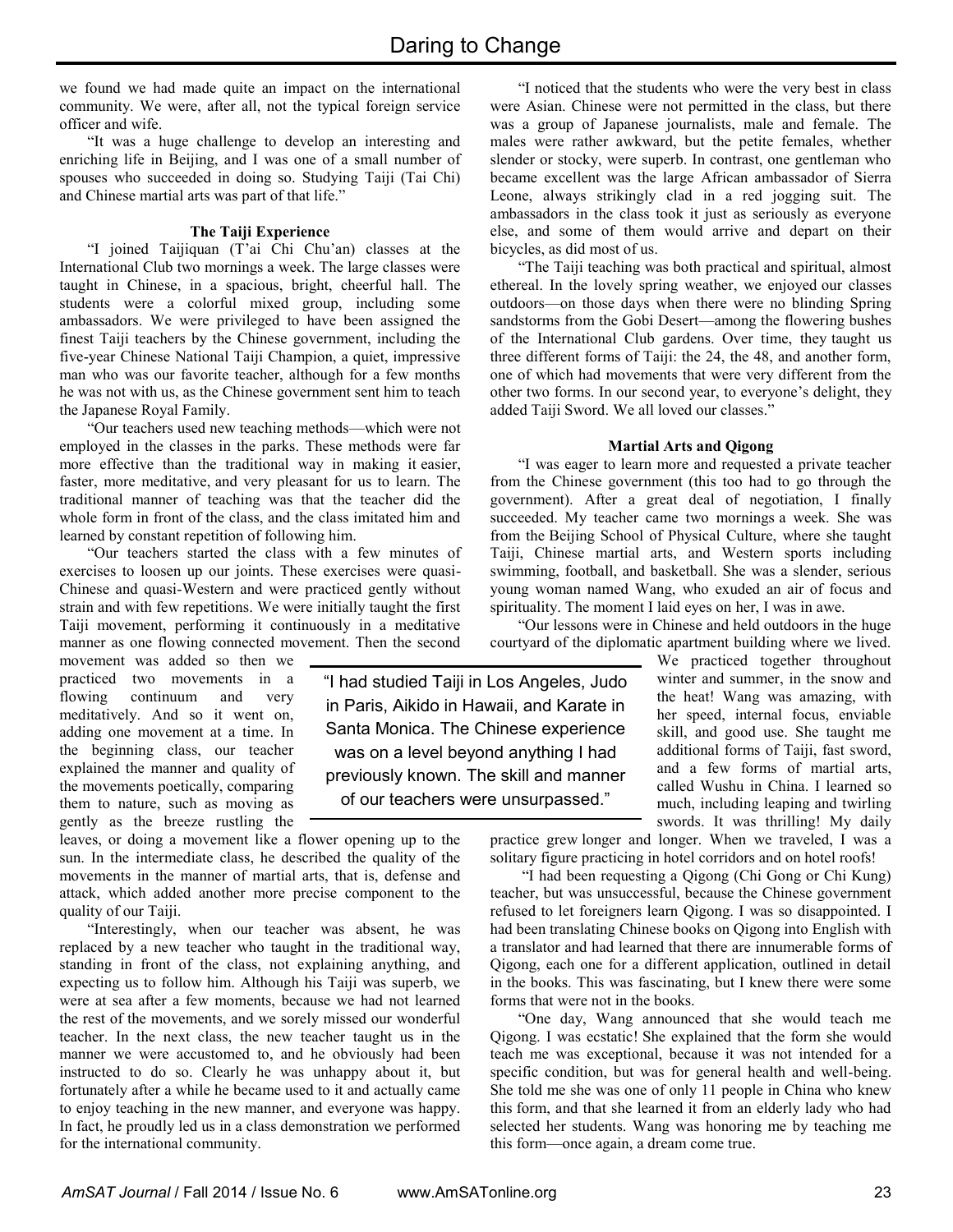"In China, young children had to sit in class with legs together, arms clasped behind their backs, chest thrust forward and chin up.... [Wang] wrote that she taught them to sit with their hands softly on their thighs, legs somewhat apart, and she taught them the following song, in Chinese: 'Let the neck be free. Let the head go forward and up. Let the back lengthen and widen.'"

"I had studied Taiji in Los Angeles, Judo in Paris, Aikido in Hawaii, and Karate in Santa Monica. The Chinese experience was on a level beyond anything I had previously known. The skill and manner of our teachers were unsurpassed. Their use was superb. Among my fascinating experiences during the two years in China, this was a highlight, a spiritual joyousness."

## **Let the Neck Be Free—In Chinese**

"Before leaving China, I gave Wang two Alexander lessons and a copy of my book on the Alexander Technique, which she

would be able to have translated. After I left, we corresponded, and one day she wrote that the government had honored her with an assignment to teach physical culture on TV to the Beijing elementary schools. In China, young children had to sit in class with legs together, arms clasped behind their backs, chest thrust forward and chin up. It was horrifying for me to see the strain in those young bodies when I visited schools. A nice touch was that some teaching was done through song. Wang wrote that she taught

them to sit with their hands softly on their thighs, legs somewhat apart, and she taught them the following song, in Chinese: 'Let the neck be free. Let the head go forward and up. Let the back lengthen and widen.' This was broadcast on TV to all the elementary school children of Beijing!"

## **Back to the West Coast**

Judith returned to Southern California in 1982 and found it very different than it had been in the 70s. "A number of Alexander teachers had moved here, which was a wonderful surprise. However, disappointingly, the growth centers no longer existed, nor the AHP annual conferences.

"ACAT West was an active group of teachers, meeting together to plan Alexander events for the public. It felt so good not to be alone any longer and to re-experience the group energy I had enjoyed in New York. The first event was held in 1983, in my teaching studio, with a small panel of teachers giving a lecture-demonstration for the public. The studio accommodated 50 chairs. About 80 people showed up, and most of the overflow stood outside the doorway eagerly trying to hear every word. The word was also being spread by more and more individual teachers presenting the Technique to a variety of professional and social groups."

# **Westwood Playhouse Event**

"The next significant event was an ambitious evening in September 1984 in the 500-seat Westwood Playhouse (now called the Geffen Playhouse). Paul Gleason (a prominent Los Angeles teacher of acting and musical theater who trained with me in the 70s) and I approached VIP students of ours to form a panel to talk about the Technique. Jean-Louis Rodrigue and I were the organizers, and Paul and I were the moderators. Organizing this event took a lot of effort and, together with a public relations person, we succeeded in selling every seat!

"The VIP panel included Nina Foch (Oscar-nominated actress, acting coach, and USC faculty member), Natalie Limonick (President of the Southern California Opera Guild and USC faculty member), Dr. Jeremy Swan (internationally renowned Director of Cardiology at Cedars-Sinai Hospital), and others. Julie Andrews was unable to participate, but wrote a charming letter that was read out to the audience. The actor Tony Perkins was in the audience and stood up, with beautiful use––the audience gasped––and spoke eloquently of his work with the Technique, and of experiencing the lines of the actor's

body to be as important as the lines the actor speaks.

 "Dr. Douglass Price-Williams, Professor of Psychology at UCLA, who had trained with FM in London in the 1940s, spoke from the audience in his impeccable British manner. He closed the evening by recounting, with intelligence and humor, the virtues and benefits of the Technique and his personal acquaintance with the work and with F.M. Alexander. A fitting end to a memorable Alexander event! The audience was enthralled by being so

close to the celebrities and hearing their experiences and overview of the Technique."

#### **Alexander International Congress**

"Michael Frederick, a Carrington-trained American teacher in Southern California, had the profound vision and energy to hold an International Congress of Alexander Teachers with a panel of Master Teachers from FM's early training, making it possible for all teachers globally to encounter them and experience them—an extraordinary event! It was an uphill battle to get them all to agree to attend and form a panel, and I helped Michael convince them. These teachers were the "star attraction" that brought a large number of participants.

"The first Congress was held in 1986 in Stonybrook, New York with 250 participants, and it memorably brought together the 'elders' of the Alexander Technique, many of whom had not seen each other in years."

Judith recalls the opening cocktail mingler, where she saw such venerable teachers as the Barlows, Marjorie Barstow, the Carringtons, and Patrick Macdonald "greet each other happily like old school chums."

This started the Congress tradition that continues today. "We take these events for granted, but without Michael's vision and effort, they would not exist. They are a superb gathering place for all of us, enriching the whole global Alexander community."

#### **Alexander Training Institute of Los Angeles**

"In the mid-80s, nine teachers met to form a training school in Southern California: the Alexander Training Institute of L.A (ATI-LA). We were Pamela Blanc, Lyn Charlsen, Lena Frederick, Michael Frederick, Sydney Laurel Harris, Babette Markus, Frank Ottiwell, Jean-Louis Rodrigue, and me. An exciting difference between our school and other schools was that instead of one or two directors, we had nine directors full of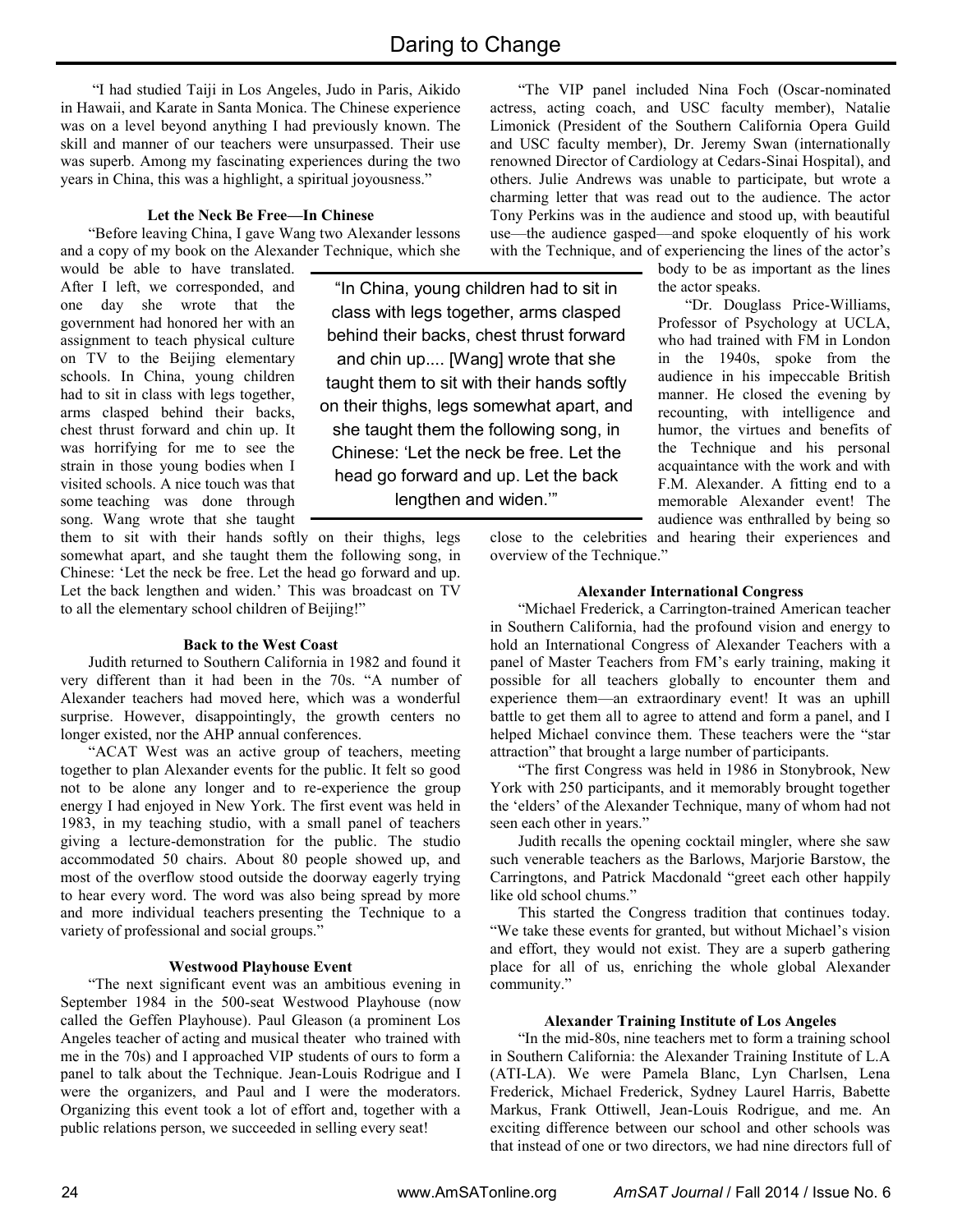stimulating ideas and bringing varied teaching styles to the school. We selected Santa Monica, with its fresh sea air, for the location. It didn't happen all at once. There were many organizational meetings, finding and renting a space, and so forth. The school opened in 1987. ATI-LA continues to be the only large, AmSAT certified, on-going training school in Southern California. It has been successful and not only graduates teachers, but also organizes useful and interesting events. I feel proud to have been part of the founding of the school and its activities for many years."

## **A Way of Teaching**

When asked about her way of working, and what guides her, Judith responds: "The simple answer is: To simplify.

"I was told long ago that FM's work in the very last years of his life was simpler than ever before, and that it was the best work he did. By simplifying and making the process easier, one is applying the Pleasure Principle. When I make the lessons as easy and pleasurable as possible, the student responds more rapidly and retains more readily.

"I tell my students that I am not teaching them to use the body differently, I am teaching them to think differently because the body responds to the way we think. This is a cornerstone of Alexander's amazing discovery. Alexander wrote: 'We can throw away the habit of a lifetime in a few minutes if we use our brains' or, as he sometimes stated, 'with the right thinking.'

"The messages (directions) are experienced externally through the teacher's hands and hearing the teacher say the words aloud, and internally through the student saying the words silently. This is how I was taught, and this is how I teach my students. And, as we read in 'The Bedford Lecture,' this is how Alexander taught. I find that the internal/external messaging stimulates a rapid response. I tell my students that the directions can be said in full or abbreviated and are their life-long friends they can call on at any instant in their lives. We find this invaluable.

"It is not easy to make it easy. It requires patience, tact, thoughtfulness, listening to the student, and developing rapport.

When it is easy for the student and when there is good rapport, it pays off by having a more responsive and interested student.

"I consider it important to

develop rapport with the first phone call. I like to be down-toearth, from beginning to end, and I immediately ask what is the reason the person wants lessons. Then I explain the work to them, if they need an explanation, relating to their particular issue. I aim to keep the explanation brief and to the point, as I do with answers to their questions. I answer all questions.

"I found with time that students respond far more rapidly in the first lesson if they have first had an explanation of what I am going to do in a lesson. So I schedule a double appointment for the first session, and the first appointment is a free consultation and the second appointment is their first lesson. I immediately ask them what all their issues are, as invariably there are more issues than what they have told me on the phone. I like to keep my part of the conversation brief, pertinent, and to the point, because, although they want answers, they have not come to listen to the teacher talk; they have come to feel better.

However, they usually love to talk about their issues to a willing and understanding listener, and that is the beginning of the rapport. If they complain of neck or back pain when waking up, I immediately address sleep positions and proper mattresses and pillows, which they can instantly put into effect. If they have pain when driving the car, I immediately address the car seat and beneficial habits of driving. If I want to do an alignment evaluation and explanation in front of the mirror, I do it only with their permission.

"When appropriate, I like to bring in humor, and I may even demonstrate the difference between good use and poor use in an amusing manner. I play it by ear as to how I communicate with each person.

"I like to explain that it is a non-doing method and a noncaring method. I explain succinctly what I mean by non-doing, and that there is to be no physical effort and no mental effort; therefore, I don't want them to even try and memorize the words. I explain that they are to leave everything up to me and not care, and the only thing I ask of them is to say the words silently, while I say them aloud. As I find people have a short memory, I frequently remind them of this during lessons.

"To make it easy, I usually give the first one or two lessons only on the table and start chair work when I think it will be easy. If chair work is difficult or unpleasant for the student, I put the student back on the table.

"I consider it very important to make the student comfortable, in order to avoid contraction. For example, if a student has difficulty keeping the knees bent in table work, I prop cushions under the legs. In chair work, if the student has short legs, I place a footstool under the feet. In fact, I recommend a simple footstool for home, office, and plane travel for virtually everyone, because it promotes lengthening.

"I ask the student to let me know immediately if something is uncomfortable and I explain that there is nothing we need to do—if necessary, I can simply place my hands on the student and direct and do nothing more than that.

 "I once had a student who could not tolerate having his head touched. I agreed to work with him without touching his head and asked him to say the head directions (silently) very

> frequently while I said them aloud during the lessons. After a few weeks, he had no difficulty having his head touched—a life transformation for him!

"I use simple, clear verbal language that is easy to understand. I teach people to give themselves only the headneck-back directions, or abbreviations of it, in daily life, so they are not burdened with directing many parts of the body, and they can direct in an instant without interrupting what they are doing. During lessons, however, I add more directions as appropriate and necessary. There are exceptions. For example, I had a student with MS who would fall after every few steps of walking, was unable to go upstairs without falling down, and had to be virtually carried upstairs. I added additional thoughts for her, which enabled her to walk without falling, and eventually she was able to go up her few steps at home and up my two flights of stairs unhesitatingly. I don't want to state here specifically what those words were, because it is different for different people, and I consider it my task to find the words that will reach each person's specific issue. What I will say here is

"I like to explain that it is a non-doing method and a non-caring method."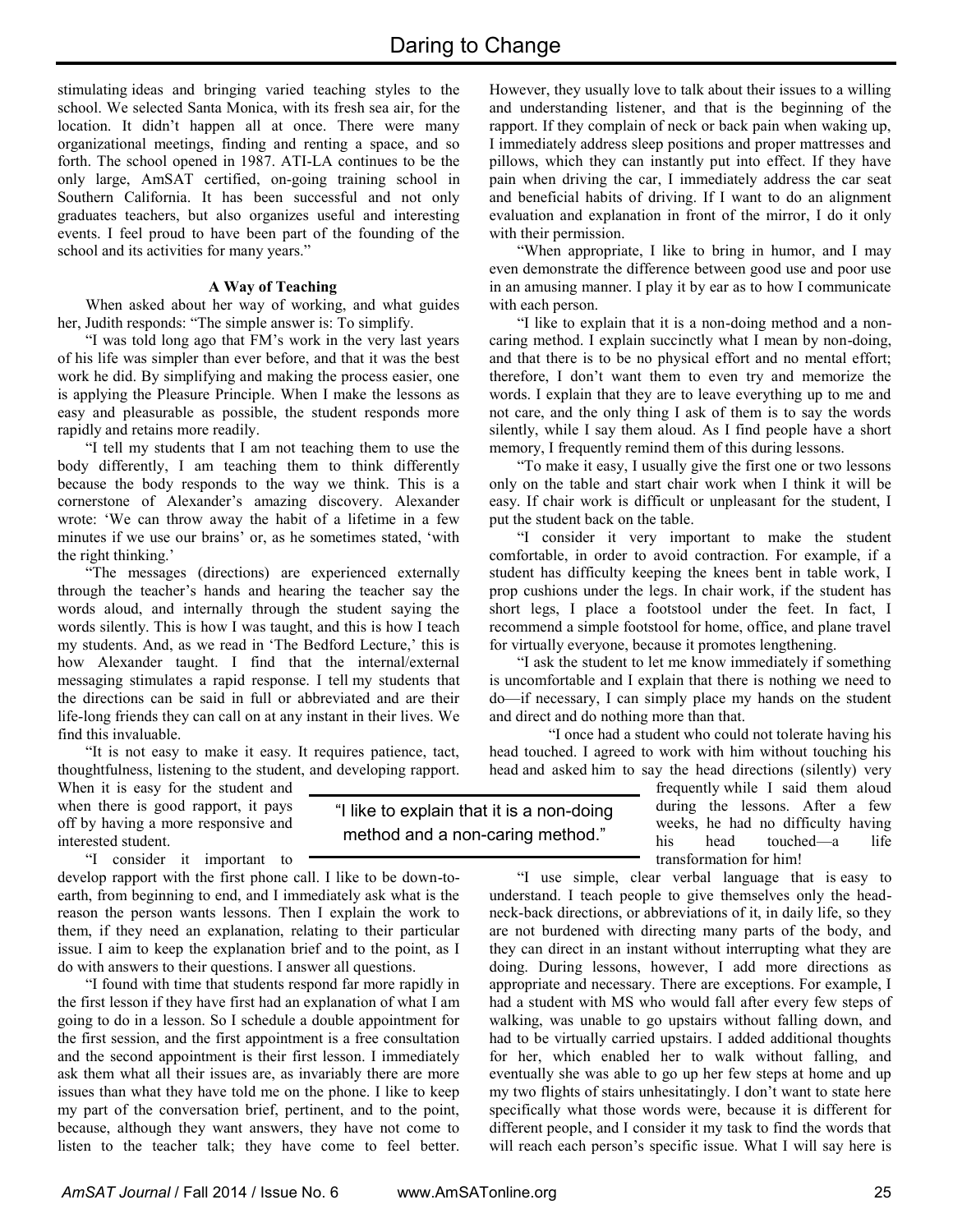that I applied KNOWING HOW TO STOP. I asked her to stop briefly after every two steps, and direct. Because her issues were so serious and she suffered, I made it lighthearted by suggesting a little chant, like a little song. Applying this way of working, she never fell down even on her medically prescribed 20-minute walk. Gradually we could change it to three steps, then to four steps and eventually she did not need to stop. I advised her to stop any time that she felt it would be helpful.

"I find that when people are serious, direction goes dead, so I remind them to not be serious. I teach students to say the words very lightly—playfully—as if they haven't a care in the world—to 'say them and forget them, say them and forget them.' This is my version of FM's 'Don't care a jot' and 'Don't worry.' I call the work Non-Doing and Non-Caring. For everyone, I constantly reiterate: light and playful, easy, toss the words into the air, and I recommend using the word *free* especially when they are in a tense situation or feel pain coming on. I create simple additional directions for performing artists, athletes, etc., who are using the body in ways beyond daily life activities.

"I address everything a person does in life. I sometimes go to the student's home, office, car, and/or gym. I have rearranged furniture, for example, for watching TV, or for the computer. I

have worked out for myself, and for my students, the best positions for maintaining good use in practical daily life, including driving, gardening, brushing teeth, writing, eating, emptying the dishwasher, sleeping, playing a musical instrument, playing sports, public speaking, and so on. Occasionally a

student has a different problem that requires me to put on my thinking cap to figure it out.

"I honor what the student thinks or experiences and see myself as guiding the student to think in a new way and to experience an improvement that would not come on his or her own. To quote Alexander: 'All that I am trying to give you is a new experience.' When a student has a good experience, I do not repeatedly try to reproduce it; instead, I let it linger as we move on to something else and may return to it later. I do the same when a student is not responsive: I do not make the student feel wrong—instead, I move on to something else and return later. I do not subscribe to the word or concept of resistance. We work with whatever presents itself.

"I recall Patrick Macdonald saying: 'If at first you don't succeed, never try again—the same way.'

"I teach my students to avoid words that have a contrary effect on the body (such as the word 'try'), to avoid ambiguous words, and to keep it simple. I have occasionally used an image when a student encountered a block, but I do not find visualization of long-term help. The directions are reliable for long-term help. As I became more experienced, I did not need to use an image. I like to avoid using negative words; for example, instead of saying 'Your right leg is tighter than your left leg,' I prefer to say, 'Do you notice how free your left leg is?' And if I wish I may add, 'And your right leg is likely to become more and more free.'

"I find that when people are serious, direction goes dead, so I remind them to not be serious. I teach students to say the words very lightly––playfully––as if they haven't a care in the world...."

"When students concentrate too much on directing and the body is not responding, I ask them to silently give the directions to someone else in the room. If they are driving, I suggest they give the directions to the driver in the car in front of them. This is invariably successful. Also, I explain to all students that saying the words silently is more efficient and more effective than saying them aloud.

"I have also found that bringing in the visual process is significantly helpful. I learned from Judy Leibowitz to have mirrors in my room and when someone's alignment is very good I ask that student to look in the mirror to see it as well as feel it. I also include pointing upwards when I say lengthening up, and pointing forward and up for head going forward and up, and pointing to shoulders widening out. In more than one instance, this has contributed to a breakthrough."

From Debbie Caplan, Judith learned how to work with a scoliotic curve. "Instead of thinking of trying to straighten the curve, I think of the curve getting longer in the curved direction. I apply the same thinking to torticollis and other comparable conditions, thinking of lengthening in the direction of the condition. This works and it validates Alexander's discovery of avoiding end-gaining and relying on the right thinking."

Judith also teaches her students the difference between doing and non-doing. Her way of inhibiting the doing in herself is: "Instead of thinking of my hands doing the work, I think of the words doing the work, provided, of course, that the hands and wrists are free, and the whole body is in good use. I consider it essential to direct myself while teaching, not only when my

hands are on the student, but also when they are off the student—essentially, the whole time the student is with me... in fact, in all of life. I have experienced teachers working on me who directed only when their hands were on me, and I was alternately lengthening and contracting, instead of lengthening continuously."

When Judith is asked how important she thinks it is to practice a variety of forms such as "monkey," "lunge," etc., her response is: "In a nutshell, I have found that it is the directions that are essential, and what I mean by that is that the teacher has to work on the student with direction, which was the essence of my training. I have encountered students who went to teachers who did nothing but take the person in and out of the chair and other students who experienced nothing but table work, and they all received benefits, and I could feel direction in them. This indicated to me that the teachers they went to worked on them with direction. When I added a larger repertoire of working with them, they experienced even greater benefit, beyond what they had known."

Judith learned a simple effective shortcut to "Head forward and up" from Patrick Macdonald. "Patrick would ask the student to let the chin lower slightly, while directing length upwards. This instantly releases the occiput, which frees the neck, which allows the head to go forward and up, which allows the back to lengthen and widen. This is not a 'doing'—it is undoing the tightness and shortening in the back of the neck, and our work—and the directions—are all about undoing poor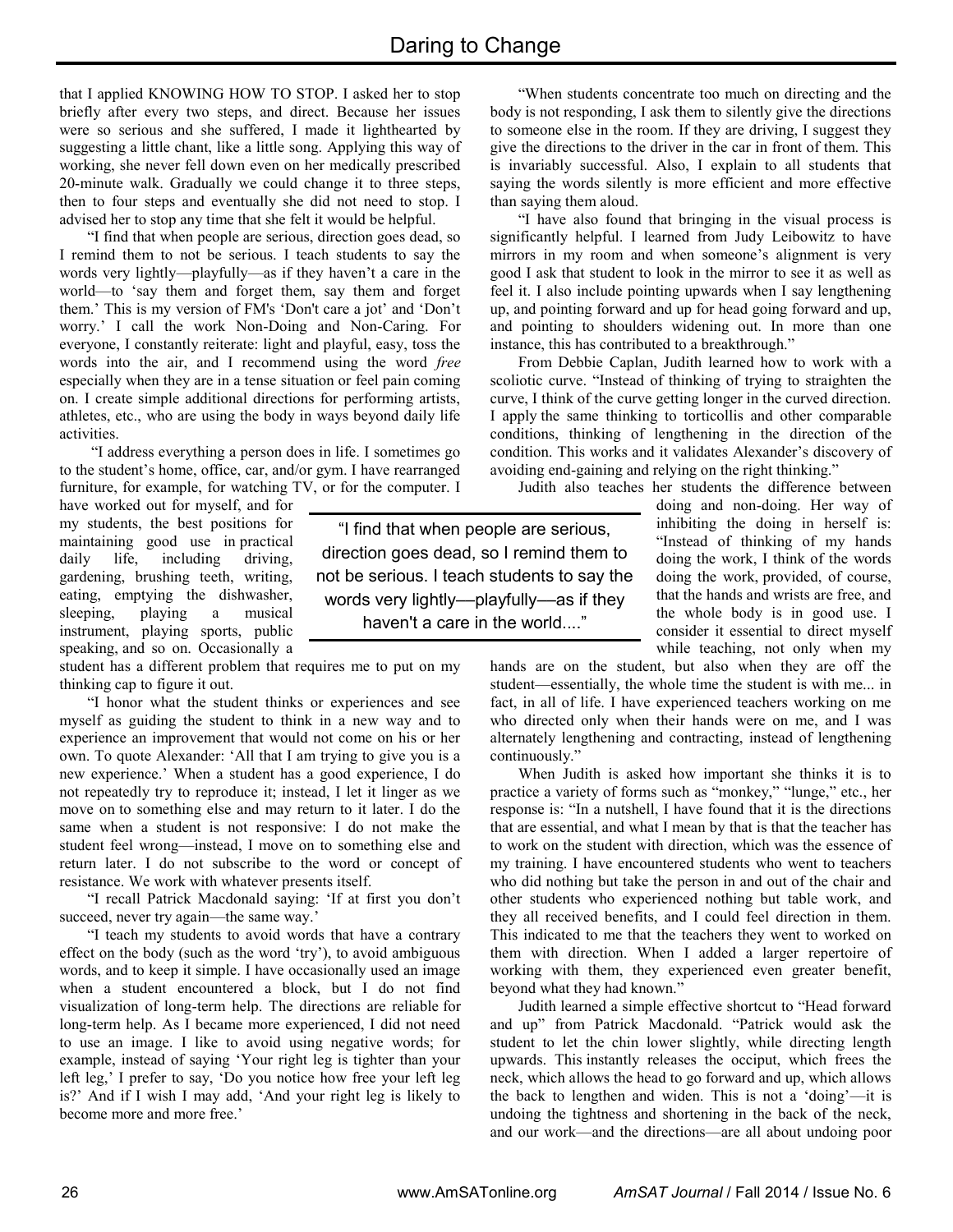"You can have a hundred Alexander lessons, but if you have furniture that contracts the body, use harmful sleeping positions, or have other issues in daily life that sabotage the good use, you will not be totally free of pain on a lasting basis."

habits." She subsequently realized for herself that this must be why FM put "neck free" first. From an interview with Marjory Barlow she learned that it was Patrick who, in his early twenties, while on the training course, declared that the head moved "forward and up" from the occipital joint, and not from the hump. Prior to this, according to Marjory, "the students were totally confused. All of a sudden, with Patrick's discovery of the 'occipital key,' they all knew how to work."

#### **Pain**

When asked about working with people in pain, Judith mentions, among others, the rock drummer Alex Van Halen who "suffered incredible pain in his whole body and was unable to play." Judith watched a tape of him playing and saw "a particular habit that was not obvious in the lessons." She was able to help him be pain free and to go on the next tour.

"I don't play tennis or golf, or drums, or the piano, and I am not a dancer, but I have helped athletes, dancers, actors, etc. who are in pain. After a few initial lessons, I ask the student to demonstrate the activity in my teaching room, so I can see the poor use. Musicians can bring their musical instruments, except, of course, the piano."

The positional changes Judith makes in the musician's body/arms/hands/fingers relative to the musical instrument are all in the service of "achieving more length, width, and freedom"—freedom of movement, freedom from pain, leading to the bonus of freedom of tone in the musical instrument.

One student with back pain "told me that the pain was relieved as a result of the lessons, except when she lifted weights, and she refused to give up weight-lifting. I asked her to bring her weights to her next lesson, and she staggered in with 200 lb. dumbbells!" Judith taught her to lift the weights without contracting her back. The result: "No more pain!"

"Once again I credit Deborah Caplan for invaluable advice when she said to do far less when working on people with pain. She advised when working on a person with symptoms from nerve involvement, not to move the spine at all. Following her advice, I have even worked on bed-ridden people scheduled for surgery, and I simply laid my hands on the head and directed, without moving the torso or head. First, I gently bend the knees and place a lot of pillows under them, and then gently take out the shoulders. In each case, the person improved and did not require surgery. I also addressed other specifics, including exercise and positions for sex. I address each situation individually. With regard to exercise, I spell out a very, very gradual program; and when students adhere to this program, they do not relapse and eventually are able to resume a full program of exercise without pain.

Judith pays close attention to the environment surrounding people in pain. She does not refrain from practical advice and recommendations. She is aware of the aggravation that furniture can cause our bodies. Her students have learned to consult her prior to purchasing a new chair, sofa, car, bed, or exercise equipment. Some of her ex-students still consult her to this day.

Judith tells her students to "replace soft foam in their seat cushions with high density extra firm foam." She recommends "chairs without a lumbar support" and advises them "to have the back of the car seat almost vertical." She suggests putting "some padding (not thick) behind the upper back, when sitting in a poorly designed chair," and explains the disadvantages of various kinds of lumbar and neck supports. She recommends everything she can to "allow the back to lengthen and the neck to be free."

"You can have a hundred Alexander lessons, but if you have furniture that contracts the body, use harmful sleeping positions, or have other issues in daily life that sabotage the good use, you will not be totally free of pain on a lasting basis.

 "First through Feldenkrais® , then through Alexander, I developed great awareness of the effect of everything we do and encounter in our daily lives. First, I helped myself, outside of the lessons, and then I helped my students. For example, I offer a variety of ways to sit or sleep at home or on a plane that

allows the back to lengthen and widen, and I also make it clear which positions contract the body.

 "My aim is to explain everything simply, clearly, and precisely, no mystical or complex explanations. What helps me develop rapport with my students is to relate to their particular way of thinking, their life style, and their use in life. When they

ask a question, I give a clear, direct answer. To sum up, I like to make the lessons easy, and bring joy into the lessons."

#### **Children**

"Children have a brief attention span, including lethargic and hyperactive children, so I schedule shorter lessons—the younger the child, the shorter the lesson. I ask a young child to bring in two games or toys. I have my hands on the child while the child plays, quietly saying the words without asking the young student to repeat them. Older children are asked to say the words. Then once or twice I ask for a minute on the table and a minute on the chair, giving assurance that the child will return to playing immediately after. When tired of the first game, the child can play with the second game.

"This works like a charm and the lessons are easy and fun for both the child and for me," Judith says, recalling with a laugh an early frustrating situation of "chasing a hyperactive child around the room to try and get my hands on her." Children and teens "from a family where a parent or older sibling has had lessons are happy to be there." Not so with those who are singled out as the only family member taking lessons: "I have to be creative in finding ways to involve them.

"Children, in my experience, respond so rapidly—no matter how serious the issues—that they do not need many lessons. Frequency and regularity are essential."

#### **Regularity of Lessons**

Judith finds regularity of lessons essential. "In most instances, I ask people to come twice a week. However if one can come for lessons only once a month, it is far more effective to come regularly rather than irregularly.

"For those who cannot afford to take Alexander twice a week, I recommend supplementing with Feldenkrais® group classes once or twice a week (with the exception of those for